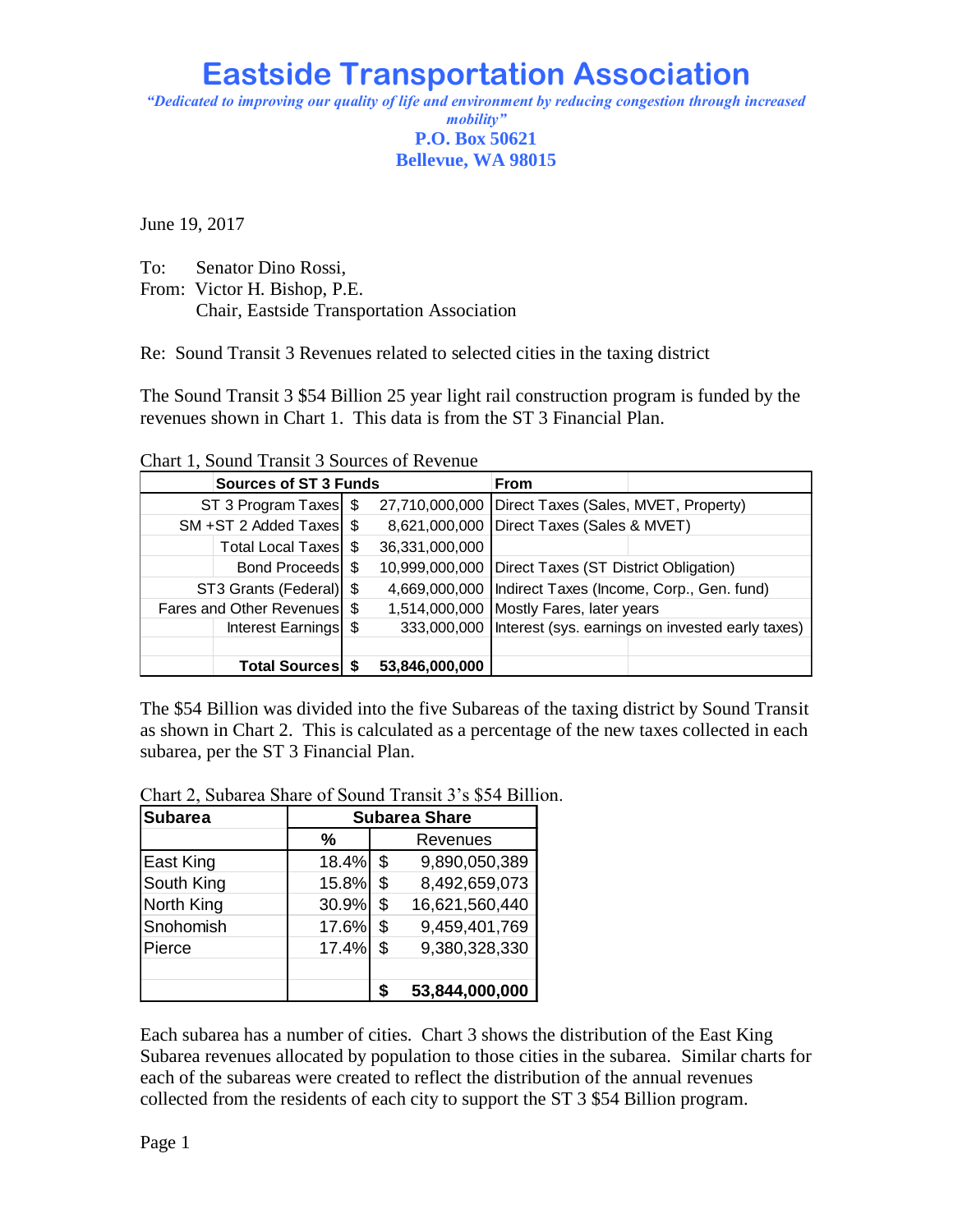Chart 3. The distribution of the East King Subarea's portion of ST 3's \$54 Billion to each city in the subarea, by population, per the 25 year program and annually.

| East King Subarea Distribution by City |                                                                                           |       |                                                                                           |     |  |  |  |  |  |
|----------------------------------------|-------------------------------------------------------------------------------------------|-------|-------------------------------------------------------------------------------------------|-----|--|--|--|--|--|
| City                                   | <b>Revenue</b><br>Collected for ST<br>3 from City<br>Residents,<br>millions (25<br>years) |       | <b>Annual Revenue</b><br><b>Collected for ST</b><br>3 from City<br>Residents,<br>millions |     |  |  |  |  |  |
| Beaux Arts                             | \$                                                                                        | 5     | \$                                                                                        | 0.2 |  |  |  |  |  |
| <b>Bellevue</b>                        | \$                                                                                        | 2,332 | \$                                                                                        | 93  |  |  |  |  |  |
| Bothell (Part)                         | \$                                                                                        | 792   | \$                                                                                        | 32  |  |  |  |  |  |
| Clyde Hill                             | \$                                                                                        | 51    | \$                                                                                        | 2.0 |  |  |  |  |  |
| <b>Hunts Point</b>                     | \$                                                                                        |       | \$                                                                                        | 0.3 |  |  |  |  |  |
| Issaquah                               | \$                                                                                        | 579   | \$                                                                                        | 23  |  |  |  |  |  |
| Kenmore                                | \$                                                                                        | 373   | \$                                                                                        | 15  |  |  |  |  |  |
| Kirkland                               | \$                                                                                        | 1,417 | \$                                                                                        | 57  |  |  |  |  |  |
| Medina                                 | \$                                                                                        | 53    | \$                                                                                        | 2.1 |  |  |  |  |  |
| Mercer Island                          | \$                                                                                        | 396   | \$                                                                                        | 16  |  |  |  |  |  |
| Newcastle                              | \$                                                                                        | 186   | \$                                                                                        | 7.4 |  |  |  |  |  |
| Redmond                                | \$                                                                                        | 1,013 | \$                                                                                        | 41  |  |  |  |  |  |
| Renton                                 | \$                                                                                        | 1,695 | \$                                                                                        | 68  |  |  |  |  |  |
| Sammamish                              | \$                                                                                        | 1,025 | \$                                                                                        | 41  |  |  |  |  |  |
| Woodinville                            | \$                                                                                        | 194   | \$                                                                                        | 7.7 |  |  |  |  |  |
| <b>Yarrow Point</b>                    | \$                                                                                        | 17    | \$                                                                                        | 0.7 |  |  |  |  |  |
|                                        |                                                                                           |       |                                                                                           |     |  |  |  |  |  |
|                                        | \$                                                                                        | 9,786 | \$                                                                                        | 391 |  |  |  |  |  |

**East King Subarea Distribution by City** Г

Each city within the subarea has an annual budget in their Capital Investment Program (CIP). A bar graph similar to Chart 4 has been prepared for 14 of the larger suburban cities in the Sound Transit taxing district. Bellevue, Bothell and Issaquah also had proposed transportation levy's on their ballot in 2016.

Chart 4. Annual revenues collected within the City of Bellevue for ST 3 compared to Bellevue's Transportation Budget and proposed Transportation Levy (approved in 2016).

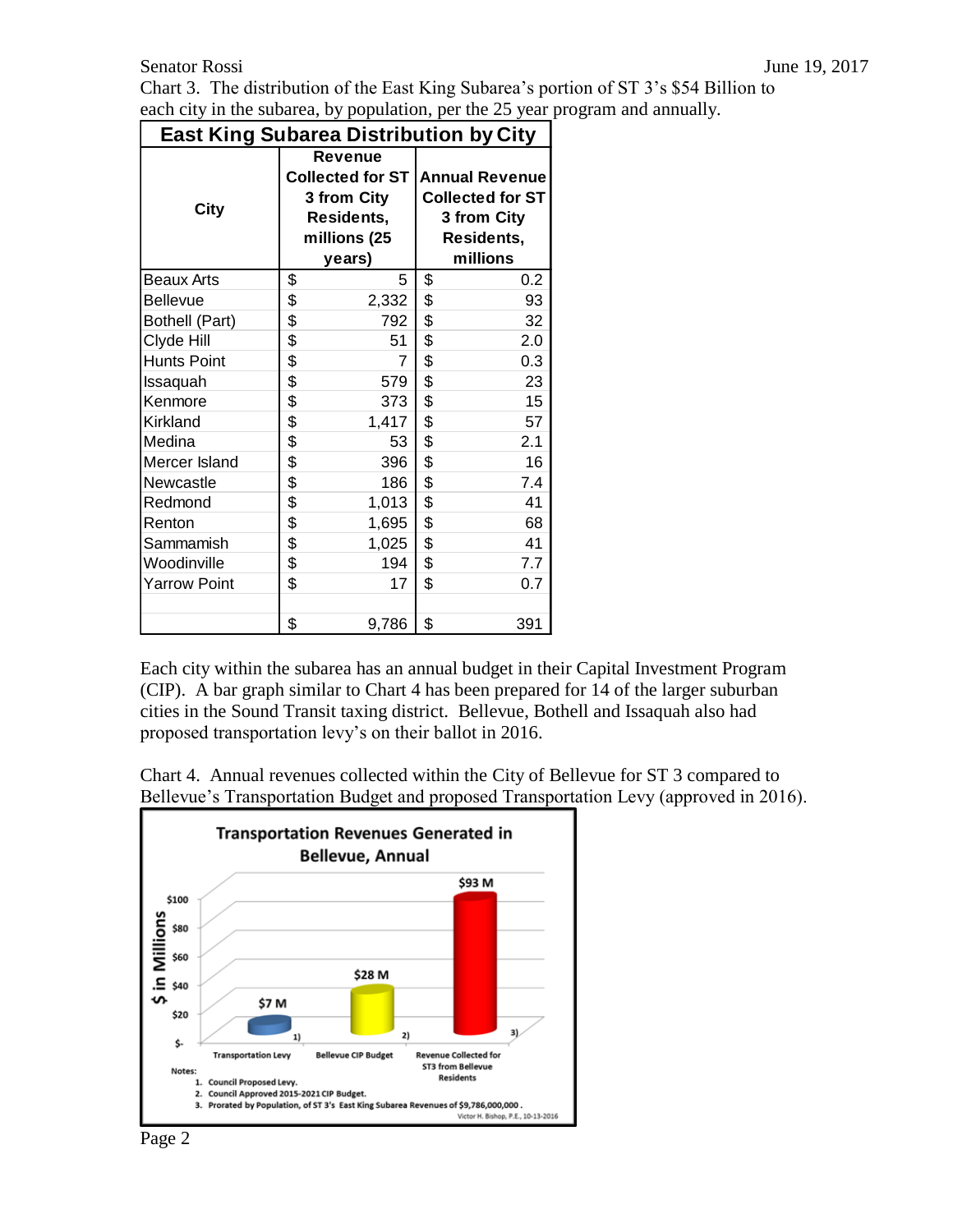Senator Rossi June 19, 2017